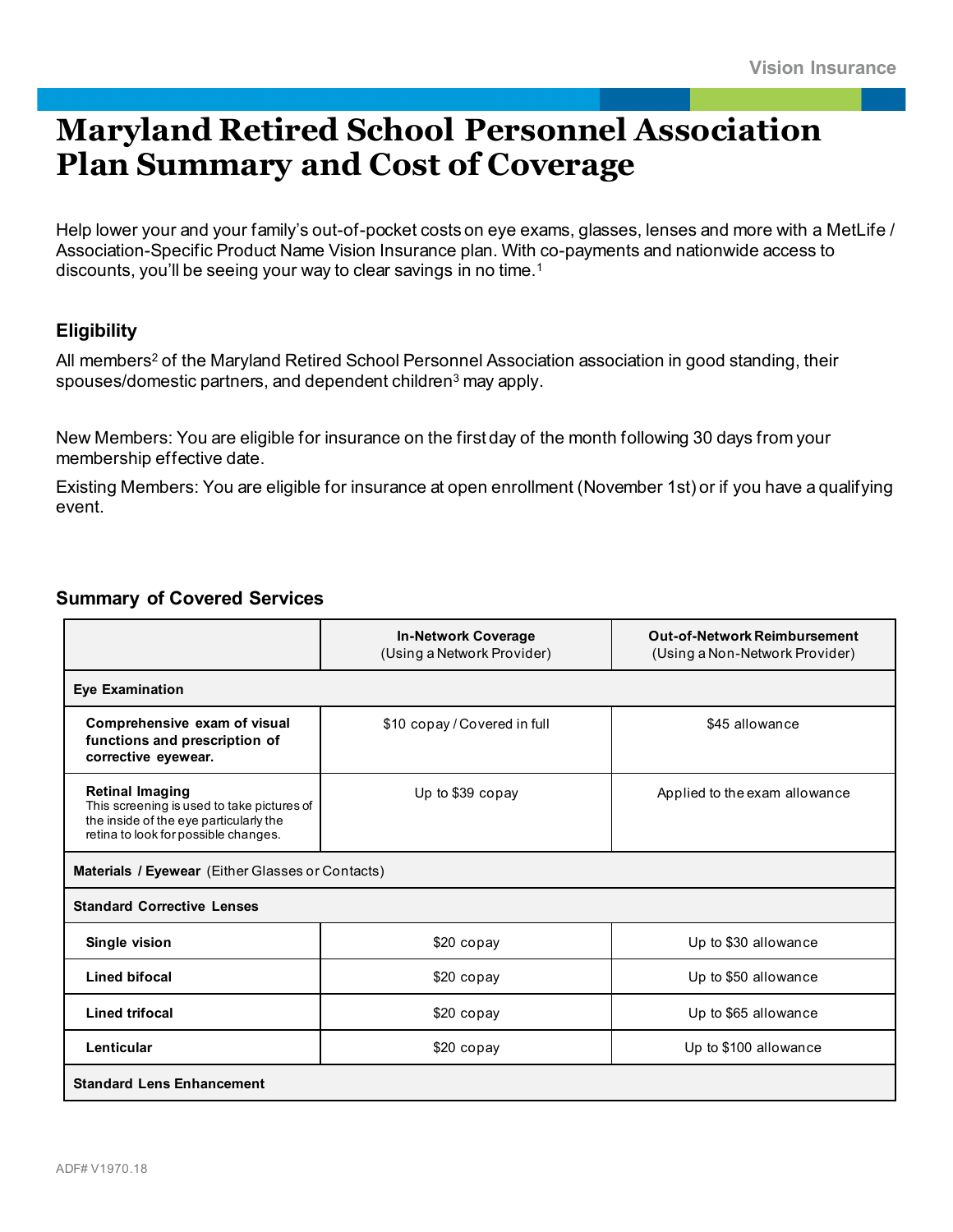| <b>Ultraviolet coating</b>                                                                                                                                                 |                                                                              | Covered in full | Applied to the allowance for the applicable<br>corrective lens |                 |  |
|----------------------------------------------------------------------------------------------------------------------------------------------------------------------------|------------------------------------------------------------------------------|-----------------|----------------------------------------------------------------|-----------------|--|
| Polycarbonate (child up to age<br>18)                                                                                                                                      | Covered in full                                                              |                 | Applied to the allowance for the applicable<br>corrective lens |                 |  |
| <b>Additional Lens Enhancements<sup>4</sup></b>                                                                                                                            |                                                                              |                 |                                                                |                 |  |
| <b>Progressive Standard</b>                                                                                                                                                | \$50 allowance<br>Up to \$55 copay                                           |                 |                                                                |                 |  |
| <b>Progressive Premium/Custom</b>                                                                                                                                          | Premium: \$95 - \$105 copay<br>\$50 allowance<br>Custom: \$150 - \$175 copay |                 |                                                                |                 |  |
| Polycarbonate (adult)                                                                                                                                                      | Single Vision: Up to \$31 copay<br>Multifocal: Up to \$35 copay              |                 | Applied to the allowance for the applicable<br>corrective lens |                 |  |
| Scratch-resistant coating<br>(variable by type)                                                                                                                            | Up to $$17 - $33$ copay                                                      |                 | Applied to the allowance for the applicable<br>corrective lens |                 |  |
| Tints (variable by type)                                                                                                                                                   | Single Vision: \$17 - \$34 copay<br>Multifocal: \$17 - \$44 copay            |                 | Applied to the allowance for the applicable<br>corrective lens |                 |  |
| Anti-reflective coating (variable<br>by type)                                                                                                                              | \$41-\$85 copay                                                              |                 | Applied to the allowance for the applicable<br>corrective lens |                 |  |
| Photochromic (variable by type)                                                                                                                                            | $$47 - $82$ copay                                                            |                 | Applied to the allowance for the applicable<br>corrective lens |                 |  |
| Frame                                                                                                                                                                      |                                                                              |                 |                                                                |                 |  |
| <b>Allowance</b>                                                                                                                                                           | \$130 allowance<br>Up to \$70 allowance                                      |                 |                                                                |                 |  |
| Costco                                                                                                                                                                     | \$70 allowance                                                               |                 |                                                                |                 |  |
| You will receive an additional 20% off any amount that you pay over your allowance This offer is available from all participating<br>(in-network) locations except Costco. |                                                                              |                 |                                                                |                 |  |
| <b>Contact Lenses</b> (instead of eyeglasses)                                                                                                                              |                                                                              |                 |                                                                |                 |  |
| <b>Elective</b>                                                                                                                                                            | \$130 allowance                                                              |                 | \$105 allowance                                                |                 |  |
| Necessary                                                                                                                                                                  | Covered in full eyewear copay                                                |                 | \$210 allowance                                                |                 |  |
| <b>Contact Fitting and Evaluation</b>                                                                                                                                      | Standard or Premium fit: covered in full with<br>a maximum copay of \$60     |                 | Applied to the contact lens allowance                          |                 |  |
| Frequency (Glasses or Contacts)                                                                                                                                            |                                                                              |                 |                                                                |                 |  |
| <b>Eye Examination</b>                                                                                                                                                     | 1 per 12 Months                                                              | 1 per 12 Months | 1 per 12 Months                                                | 1 per 12 Months |  |
| <b>Standard Corrective Lenses</b>                                                                                                                                          | 1 per 12 Months                                                              | 1 per 12 Months | 1 per 12 Months                                                | 1 per 12 Months |  |
| <b>Standard Lens Enhancement</b>                                                                                                                                           | 1 per 12 Months                                                              | 1 per 12 Months | 1 per 12 Months                                                | 1 per 12 Months |  |
| <b>Frame</b>                                                                                                                                                               | 1 per 12 Months                                                              | 1 per 12 Months | 1 per 12 Months                                                | 1 per 12 Months |  |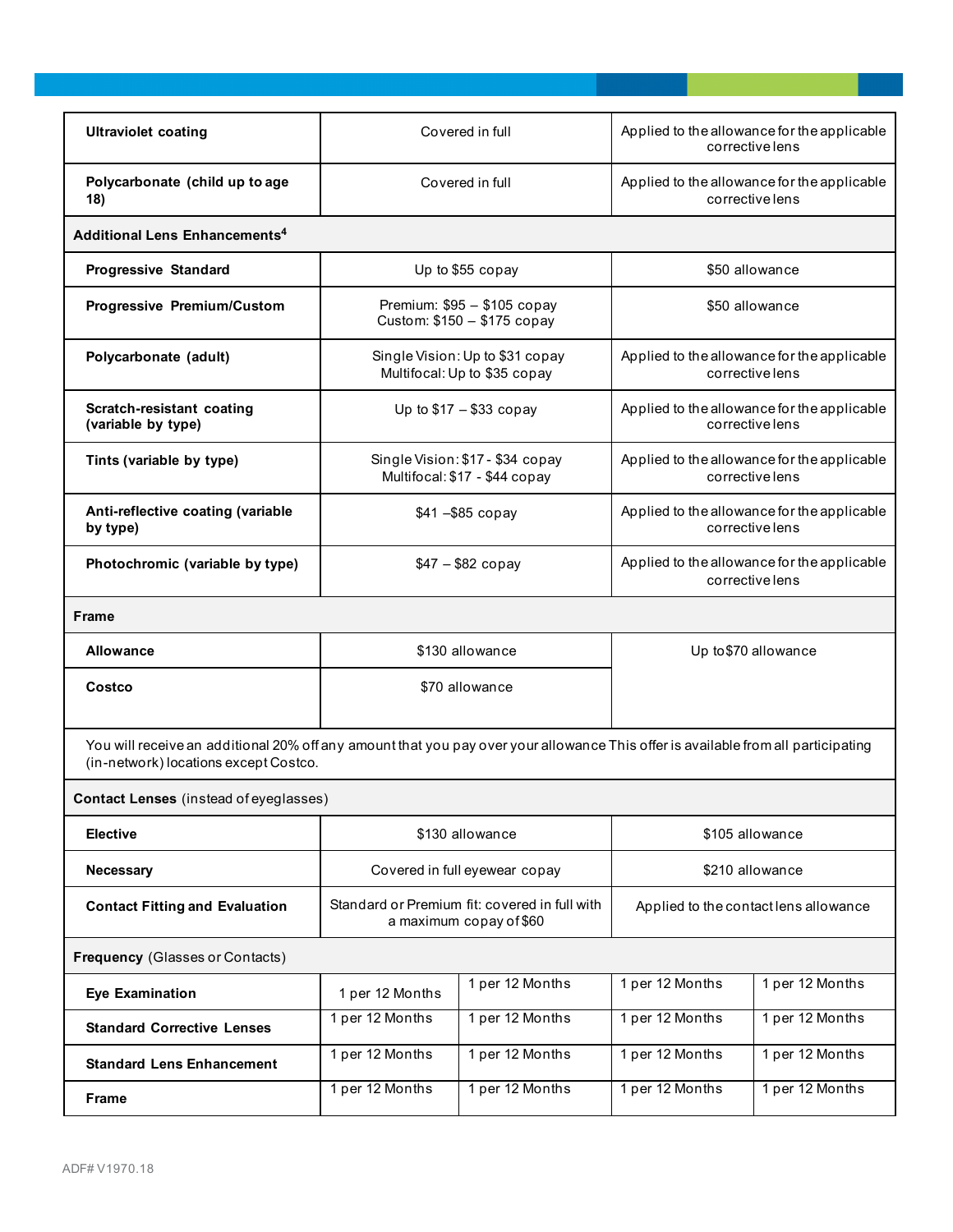| Contact I<br><b>Lenses</b> | per 12 Months | per 12 Months ' | per 12 Months | ber 12 Months ` |
|----------------------------|---------------|-----------------|---------------|-----------------|

| <b>In-Network Value Added Features</b>                 |                                                                                                                                                                                                              |
|--------------------------------------------------------|--------------------------------------------------------------------------------------------------------------------------------------------------------------------------------------------------------------|
| Additional lens enhancements                           | In addition to standard lens enhancements, enjoy an average 20-25% savings on all other<br>lens enhancements. <sup>4</sup>                                                                                   |
| <b>Additional Savings on Glasses</b><br>and Sunglasses | Get 20% off the cost for additional pairs of prescription glasses and non-prescription<br>sunglasses, including lens enhancements. <sup>4</sup> At times, other promotional offers may also be<br>available. |
| Laser Vision correction <sup>5</sup>                   | Savings averaging 15% off the regular price or 5% off a promotional offer for laser<br>surgery including PRK, LASIK and Custom LASIK. Offer is only available at MetLife<br>participating locations.         |

## **Rates at a glance**

Monthly Rates

The following monthly costs are effective through **October 31, 2021.**

| <b>Member Only</b>    | \$10.63 | Member + Spouse | \$19.44 |
|-----------------------|---------|-----------------|---------|
| Member + $Child(ren)$ | \$19.84 | Member + Family | \$27.05 |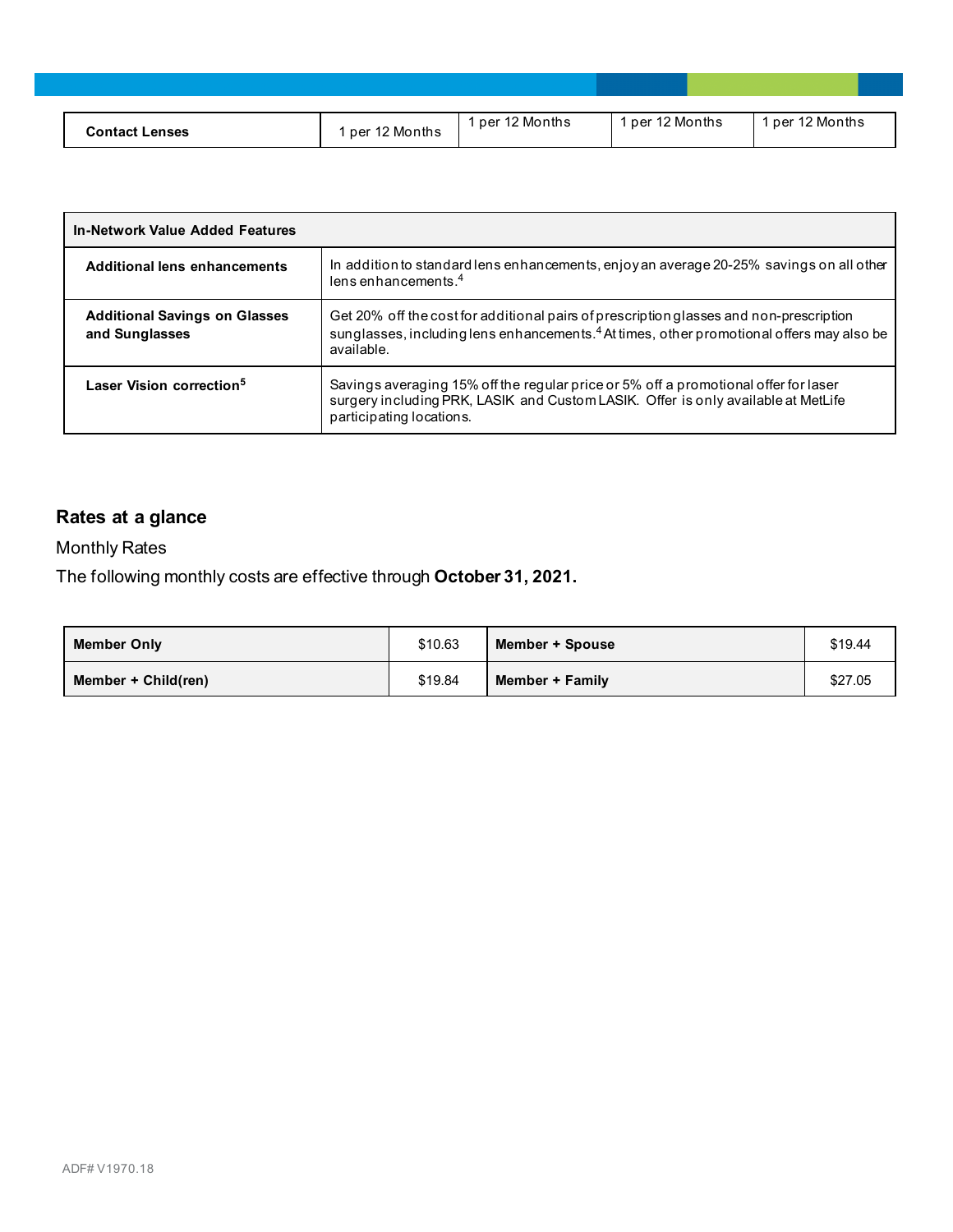**Exclusions** This plan does not cover the following services, materials and treatments:

#### **Services and Eyewear**

- Services and/or materials not specifically included in the Summary of Benefits as covered Plan Benefits.
- Any portion of a charge in excess of the Maximum Benefit Allowance or reimbursement indicated in the Summary of Benefits.
- Any eye examination or corrective eyewear required as a condition of employment.
- Services and supplies received by you or your dependent before the Vision Insurance starts.
- Missed appointments.
- Services or materials resulting from or in the course of a Covered Person's regular occupation for pay or profit for which the Covered Person is entitled to benefits under any Worker's Compensation Law, Employer's Liability Law or similar law. You must promptly claim and notify the Company of all such benefits.
- Local, state, and/or federal taxes, except where MetLife is required by law to pay.
- Services or materials received as a result of disease, defect, or injury due to war or an act of war (declared or undeclared), taking part in a riot or insurrection, or committing or attempting to commit a felony.
- Services and materials obtained while outside the United States, except for emergency vision care.
- Services, procedures, or materials for which a charge would not have been made in the absence of insurance.
- Services: (a) for which the employer of the person receiving such services is not required to pay; or (b) received at a facility maintained by the Employer, labor union, mutual benefit association, or VA hospital.
- Services, to the extent such services, or benefits for such services, are available under a Government Plan. This exclusion will apply whether or not the person receiving the services is enrolled for the Government Plan. We will not exclude payment of benefits for such services if the Government Plan requires that Vision Insurance under the Group Policy be paid first. Government Plan means any plan, program, or coverage which is established under the laws or regulations of any government. The term does not include any plan, program, or coverage provided by a government as an employer or Medicare.
- Plano lenses (lenses with refractive correction of less than ± 0.50 diopter).
- Two pairs of glasses instead of bifocals.
- Replacement of lenses, frames and/or contact lenses, furnished under this Plan which are lost, stolen, or damaged, except at the normal intervals when Plan Benefits are otherwise available.
- Contact lens insurance policies and service agreements.
- Refitting of contact lenses after the initial (90 day) fitting period.
- Contact lens modification, polishing, and cleaning.

#### **Treatments**

- Orthoptics or vision training and any associated supplemental testing.
- Medical and surgical treatment of the eye(s).

#### **Medications**

• Prescription and non-prescription medications.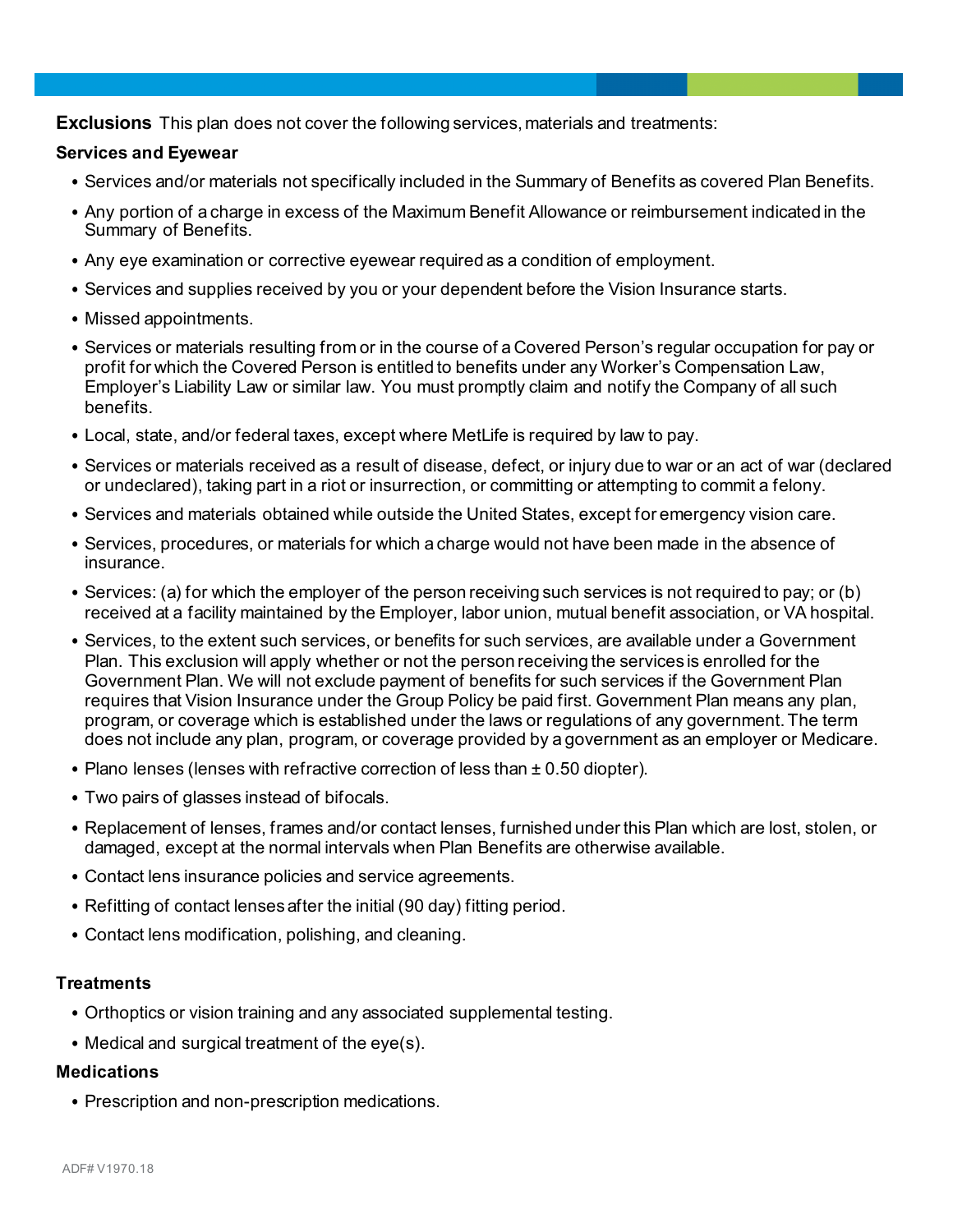**Important:** If you or your family members are covered by more than one health care plan, you may not be able to collect benefits from both plans. Each plan may require you to follow its rules or use specific doctors and hospitals, and it may be impossible to comply with both plans at the same time. Before you enroll in this plan, read all of the rules very carefully and compare them with the rules of any other plan that covers you or your family.

**Continuation of Coverage:** Your coverage can continue as long as you pay your premium when due, remain a member, the participating association continues to participate in the trust, insurance continues for your class and the policy remains in force. Please see the certificate of insurance for details.

1. Your actual savings from enrolling in the MetLife Vision plan will depend on various factors, including plan premiums, number of visits by your family per year and the cost of services rendered. Be sure to review the Schedule of Benefits for your plans specific benefits and other important details.

2. You must be a member of the Maryland Retired School Personnel Association to qualify for this insurance plan.

3. Refers to your unmarried dependent children through age 26 if a full-time student**.**

4. All lens enhancements are available at participating private practices. Maximum copays and pricing are subject to change without notice. Please check with your provider for details and copays applicable to your lens choice. Please contact your local Costco to confirm your availability of lens enhancements and pricing prior to receiving services. Additional discounts may not be available in certain states.

5. Custom LASIK coverage only available using wavefront technology with the microkeratome surgical device. Other LASIK procedures may be performed at an additional cost to the member. Additional savings on laser vision care is only available at participating locations.

Coverage may not be available in all states. Please contact **Blue Harbor Benefits** your plan administrator at 410-878- 2023 for more information.

Rates may be changed on the entire group plan or on a class basis and on any premium due date on which benefits are changed. A class is a group of people defined in the group policy. Benefits are subject to change upon agreement between Metropolitan Life Insurance Company and the participating organization.

The association and/or the plan administrator incurs costs in connection with providing oversight and administrative support for this sponsored plan. To provide and maintain this valuable membership benefit, MetLife may compensate the association and/or the plan administrator for these and/or other costs.

MetLife Vision benefits are underwritten by Metropolitan Life Insurance Company, New York, NY. Certain claims and network administration services are provided through Vision Service Plan (VSP), Rancho Cordova, CA. VSP is not affiliated with Metropolitan Life Insurance Company or its affiliates.

Like most group benefit programs, benefit programs offered by MetLife and its affiliates contain certain exclusions, exceptions, reductions, limitations, waiting periods, and terms for keeping them in force. Please contact **Blue Harbor Benefits** your plan administrator at 410-878-2023 for costs and complete details.

Policy form GPNP99

Policy number 165216-1-G

**Metropolitan Life Insurance Company** | 200 Park Avenue | New York, NY 10166 L0920007744[exp0922][All States][DC,GU,MP,PR,VI] © 2020 MetLife Services and Solutions, LLC



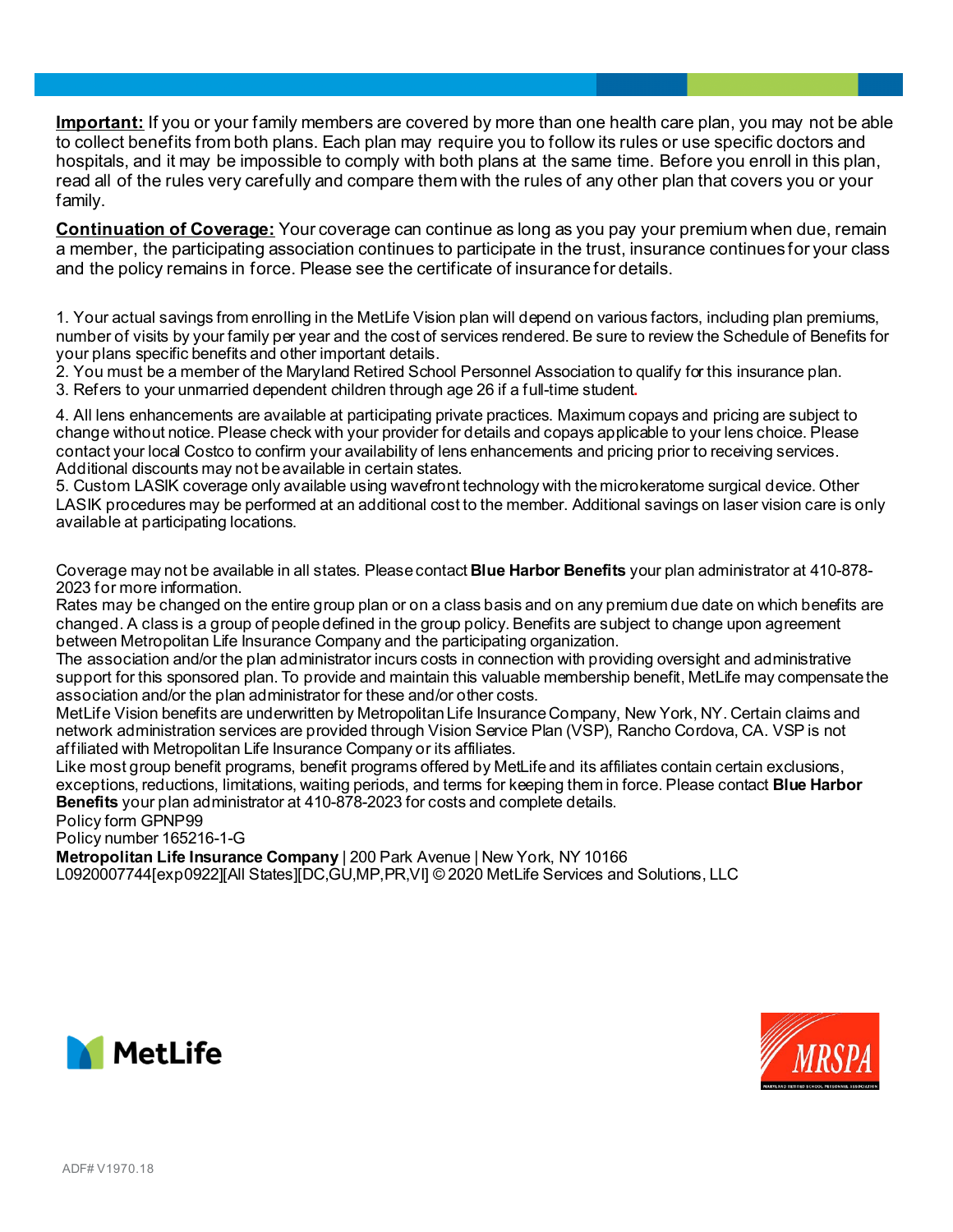

**Regular visits to your eye doctor are important to your overall health.**

# **What is covered by MetLife Vision?**

**MetLife Vision a MRSPA vision insurance plan covers a wide range of services.** They include routine eye exams, glasses, contact fittings, evaluations and lenses, plus additional savings on non-prescription sunglasses and laser vision correction.1

## Q. Why should I enroll?

**A.** A vision plan is a competitively-priced way to help protect the eyesight of everyone in your family. Even if you don't wear glasses or contacts, regular visits to your eye doctor are important to your overall health. Routine eye exams can help detect other health problems.<sup>2</sup>

## Q. How can a vision plan help me save money?

**A.** Eyeglasses and routine eye exams can be more expensive than you may think. With MetLife Vision a MRSPA vision insurance plan, through low to no copays, you can save up to 60% in-network on vision wear and services. $3$  Lens options like polycarbonate (shatter-resistant) lenses for children up to age 18 and ultraviolet (UV) coating are covered in full in-network at no additional charge. You also enjoy in-network fixed copays for scratch-resistant and anti-reflective coatings, progressive lenses. $4$  and more.

## Q. How can I find a participating provider?

**A.** You can review a list of participating providers online at **www.metlife.com**. Enter your ZIP code and select the MetLife Vision PPO network. Or call MetLife Vision at **1-855-MET-EYE1 (1-855-638-3931)** for access to our 24/7 Interactive Voice Response system.

There is a good chance that your provider will be in the network as the MetLife network includes thousands of participating ophthalmologists, optometrists and opticians at private practices and popular retail locations.

## Q. Can I choose my own eye care professional?

## **A. You can go to any licensed eye care professional.** However, your out-of-pocket costs are usually lower when you visit an in-network provider, so you have the opportunity to save even more. 3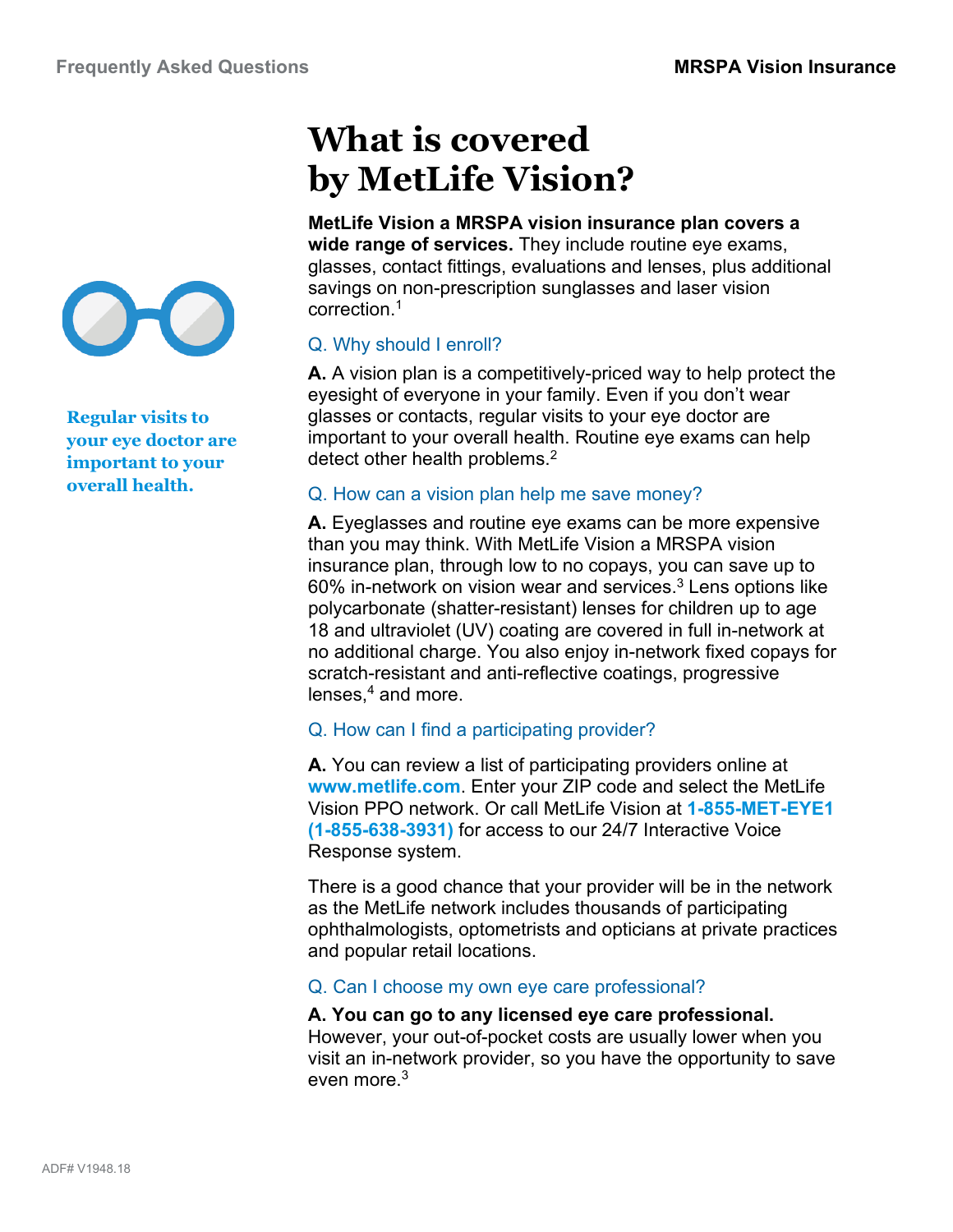Choose from the thousands of ophthalmologists, optometrists and opticians at private practices or popular retail locations like Costco® Optical, Sam's Club, America's Best, Cohen's Fashion Optical, Eyeglass World, For Eyes Optical, Pearle Vision,<sup>5</sup> Shopko, Visionworks, Walmart and more.

## Q. Can I get my eye examination at one location and the materials at another?

**A.** Yes. You may get an eye examination from one provider and your glasses or contacts from another.

## Q. What kinds of frames are covered?

**A. You can choose the eyewear that's right for you and your budget.** Your eye care professional can help you choose from classic styles to the latest designer frames. You can select from hundreds of options for you and your family. Some of the great brands to choose from include Anne Klein, bebe<sup>®</sup>, Flexon®, Lacoste, Nike, Nine West, Calvin Klein, and more.

## Q. How are claims processed?

**A.** You do not need to file a claim if you visit an in-network provider for care. The network provider will confirm your eligibility, submit the claim and calculate your out-of-pocket costs, if any, at the time of service. If you visit an out-of-network provider, you pay the provider in full for the services and vision wear received at the time of your appointment, including taxes. Then you submit a completed MetLife Vision claim form and itemized receipt to MetLife. If you need a claim form, visit the Forms Library on **www.metlife.com** or call **1-855-MET-EYE1 (1-855-638-3931)**.



#### **Have other questions?**

**Don't miss out on this important benefit offer.**  If you have any questions, please call your plan administrator, Blue Harbor Benefits, today at **1-410-825-3569**.